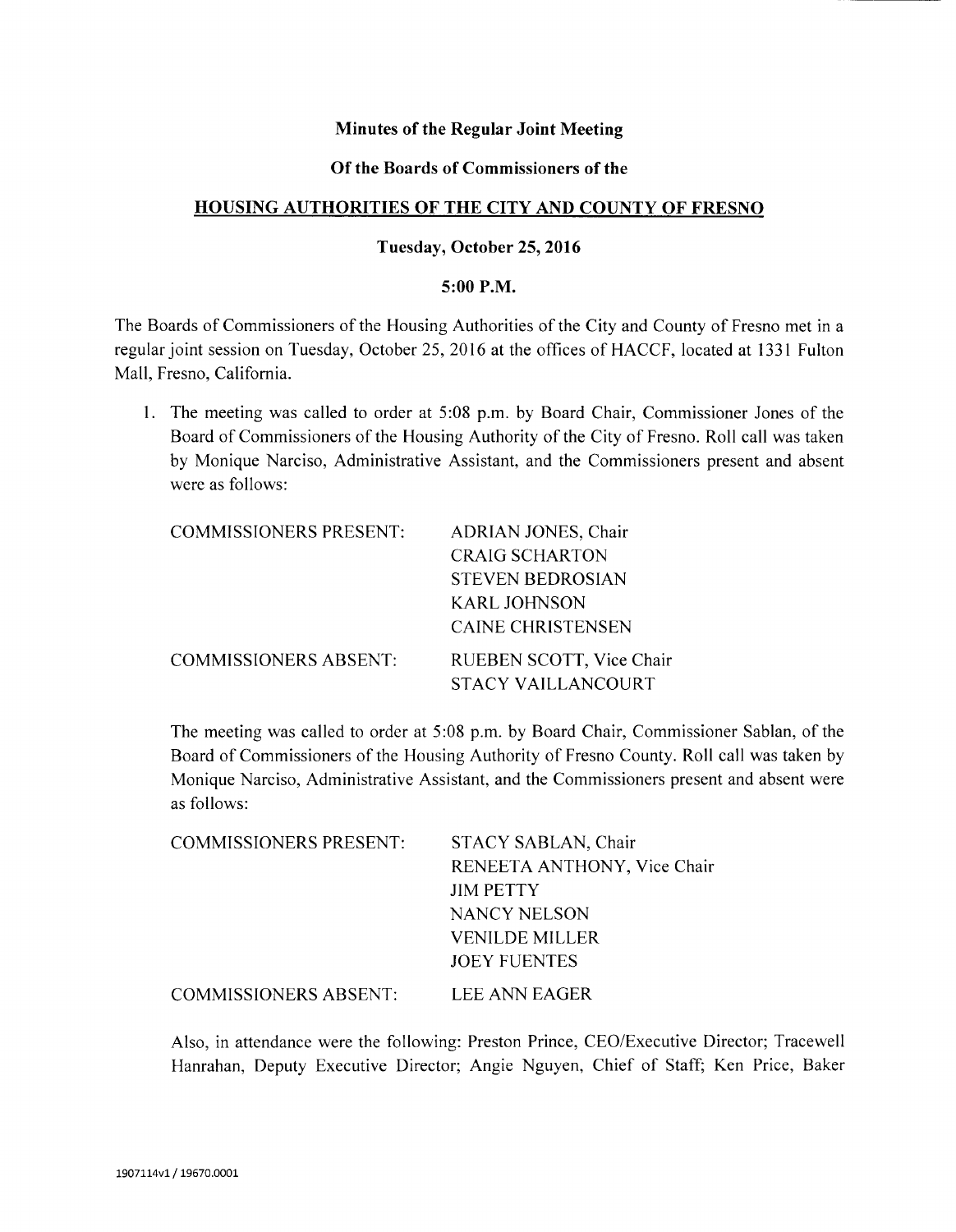Manock and Jensen - General Counsel; and Tiffany Mangum, Special Assistant to the CEO/Executive Director.

## 2. APPROVAL OF AGENDA AS POSTED (OR AMENDED)

Ken Price, General Counsel, announced a letter that was sent to the Boards on October 24, related to item 6(e) and item 9 by local attorney Jeff Reid. Mr. Price explained that the letter necessitated adding an item to the agenda under the anticipated litigation exception under the Brown Act. Mr. Price explained that an item can be added to the agenda if there is a need to take immediate action and the agency became aware of this item after the posting of the agenda. Mr. Price explained that the letter arrived after the posting of the agenda, there is a need to consider this matter during this meeting, and recommended amending the agenda to add a closed session under the anticipated litigation exception of the Brown Act as item  $6(e)$ and the old item  $6(e)$  on the agenda, consideration of granting authority to the CEO to bid or submit a proposal on the land adjacent to the Central Office Development Area  $-$  "Lot 2", will now become item 6(f). Item 9, Conference with Real Property Negotiators (Pursuant to Government Code  $\S$  54954.5(b)), will stay on the agenda as is.

No public comment.

*Commissioner Scharton motioned for the City Board's approval of the agenda as amended. This action was seconded by Commissioner Bedrosian, and by unanimous vote of the Board of Commissioners for the City, the agenda was approved as amended.* 

*Commissioner Petty motioned for the County Board's approval of the agenda as amended. This action was seconded by Commissioner Anthony, and by unanimous vote of the Board of Commissioners for the County, the agenda was approved as amended.* 

## 3. PUBLIC COMMENT

No public comment at this time.

#### 4. CONSENT AGENDA

- a. Consideration of the Minutes of September 27,2016
- b. Consideration of the 2017 Agency Calendar

There was no public comment.

*Commissioner Johnson motioned for the City Board's approval of the consent agenda. This action was seconded by Commissioner Christensen and by unanimous vote of the Board of Commissioners for the City, the consent agenda was approved.*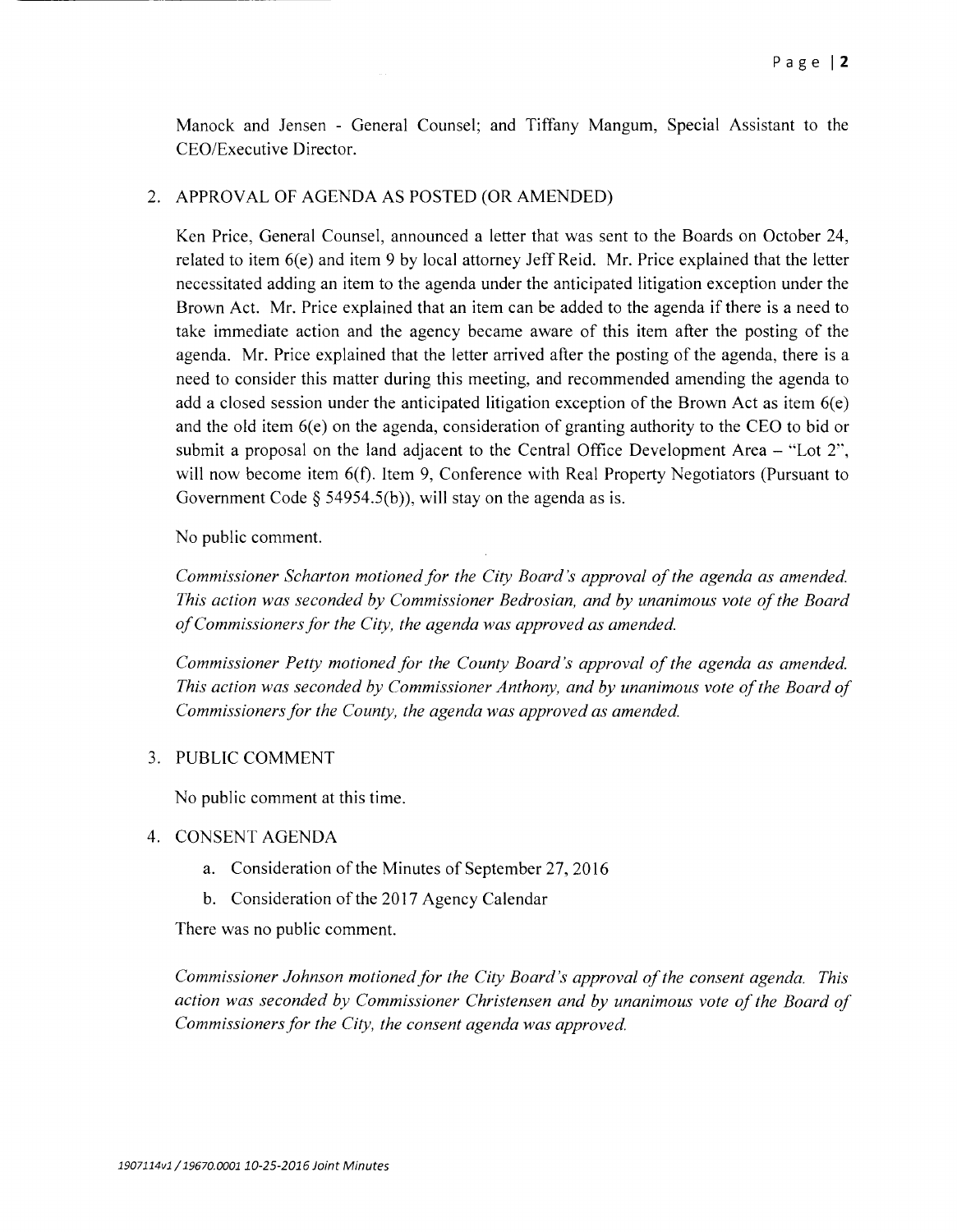*Commissioner Petty motioned for the County Board's approval of the consent agenda. This action was seconded by Commissioner Nelson, and by unanimous vote of the Board of Commissioners for the County, the consent agenda was approved.* 

#### 5. INFORMATIONAL

a. 2017 Federal and Agency Budget Update

Emily De La Guerra, Director of Finance and Administration, presented an update on the 2017 Federal Budget. Ms. De La Guerra's presentation included an overview of the Agency budget, the Federal Budget process, potential 2017 funding levels, major expenditure changes, and the budget timeline. Ms. De La Guerra explained that the implementation process for Yardi is over, and this will reflect a major change in the upcoming budget. Ms. De La Guerra announced that the Agency is ending their contract with CMTI effective December  $31<sup>st</sup>$  of this year, which will result in a positive impact on the budget for 2017. Additionally, Ms. De La Guerra explained that Staff will also be renegotiating contracts with venders which will have an impact on the budget.

Commissioner Anthony asked if the agency was gomg to request proposals for property management. Ms. De La Guerra described a previous request for proposals on property management services that resulted in GSF Properties and Winn Property Management being awarded the contract. Commissioner Anthony requested to know the terms of the contract.

Commissioner Scharton requested for feedback on how the properties are doing and how their quality is meeting the Agency goals.

Tracewell Hanrahan, Deputy Executive Director, explained the contract terms for the property management are for a total of five years, with each contract for one year. The Agency evaluates the contract annually for renewal.

Emily De La Guerra concluded her presentation acknowledging that the draft budget will be presented during November's Board Meeting.

No public comment.

b. Overview of Agency Structure and Associated Entities

Tracewell Hanrahan, Deputy Executive Director, presented an overview of the Agency's associated entities. Ms. Hanrahan announced that there are over 60 associated entities.

During the previous Board meeting, Commissioner Anthony requested to review the agency structure and spend some time explaining to the Board how these entities are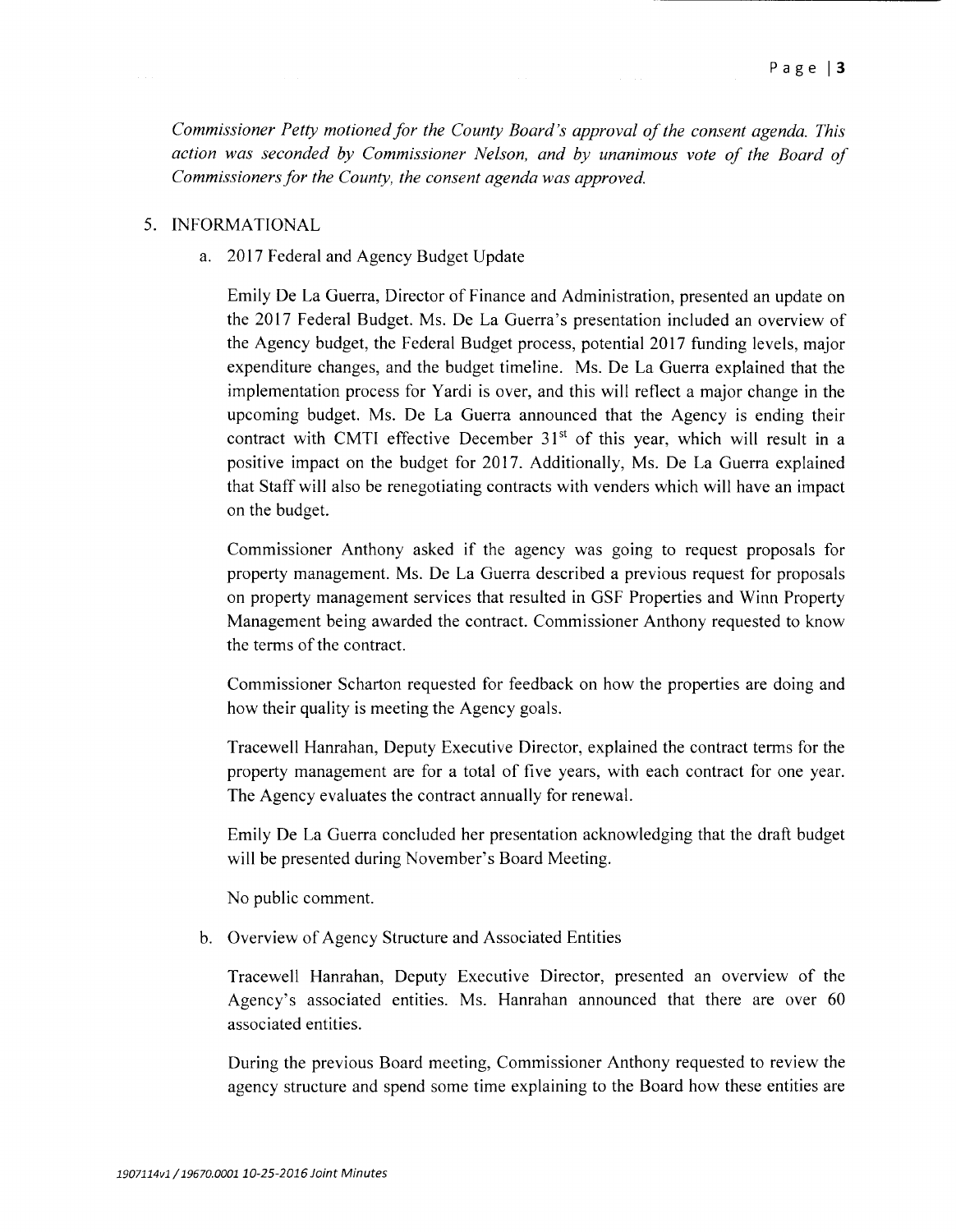related and how they are governed. Ms. Hanrahan announced this request will be presented in a few Board meetings, which will begin with this presentation as an introduction.

Tracewell Hanrahan spent some time discussing the types of entities, why they were created, and what their purpose was when they were created. Ms. Hanrahan continued discussing specific entities such as Better Opportunity Builder, and Fresno Housing Education Corps.

Commissioner Anthony requested clarification regarding the memorandum in the Board packet stating that "Most of the single purpose entities were created by the Fresno Housing Authority Boards of Commissioners." Ms. Hanrahan responded that was an error and it should say "all."

Commissioner requested information on the to-date debt total for the single purpose entities, including future debt. Ms. Hanrahan explained that the single purpose entities have their own structure in which the debt is broken down. Ms Hanrahan continued to review examples of the structures of single purpose entities.

Tracewell Hanrahan concluded her presentation with reviewing some of requests that were made during the presentation to include presenting the financials of each entity.

No public comment.

c. Development Update

Michael Duarte, Director of Planning & Community Development, began his presentation by acknowledging the 30th anniversary of the creation of the Low-Income Housing Tax Credit (UHTC). Mr. Duarte's update included a summary of affordable housing demand in Fresno County, summary of tax credit development in the City and County of Fresno since 2009, a summary of Agency funds leveraged in development since 2008. Additionally, Mr. Duarte announced the CHPC report key findings.

Tracewell Hanrahan commented on the CHPC report key findings announcement, acknowledging Fresno Housing Authority contributions to the report. Ms Hanrahan stated that according to the report, the Agency has contributed to 30% of the Fresno County affordable homes and 90% of the City of Fresno homes.

Commissioner Anthony requested a legal opinion from the representative that works on the Agency's liabilities.

There was further discussion on the Agency's liabilities and the Agency's liability processes.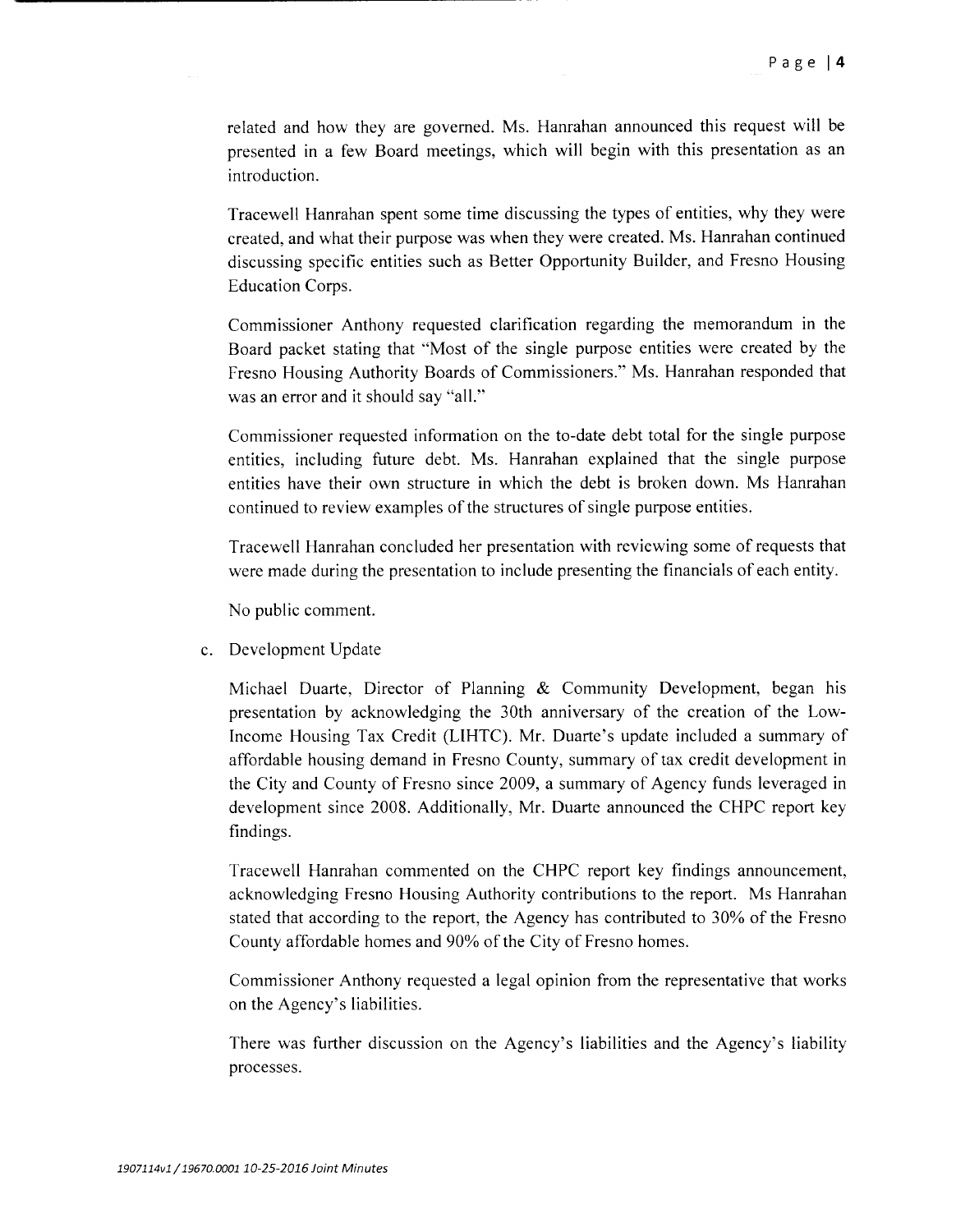Preston Prince announced that he had asked the Agency attorneys from Ballard Sphar to attend the November Board meeting.

Commissioner Nelson asked questions regarding the functions of LP, LLC's, and Corporations in the event of a foreclosure.

Ken Price added that corporations and similar entities are for the protection of the members and the owners. Mr. Price stated that each specific entity protects assets from unrelated entities, and in the event of a foreclosure, creditors would not be able to get any assets from other entities. Mr. Price included that each entity is designed so in that event, no Fresno Housing assets could be lost.

Commissioner Sablan suggested that the Staff do as much work as possible prior to the attorneys from Ballard Sphar coming in November.

d. Update on Potential Partnerships to Improve Section 3 Outcomes

Angie Nguyen, Chief of Staff, presented an update on potential partnerships to improve Section 3 outcomes. Ms. Nguyen's update included the internal collaboration between Resident Services and Planning & Community Development teams, the HOPE Builds program, scholarship opportunities with local colleges and trade schools, and partnerships with Trade Unions that offer pre/apprenticeships opportunities.

Ms. Nguyen introduced Travis Alexander, Lead Local Field Representative for the Carpenters Union Local 701; and Mark Sanchez, Carpenters Union Local 701. Mr. Alexander provided the boards with a brief presentation on pre-apprenticeship program and their desire to explore a role for them on the continuum of opportunities provided to residents.

Members from both Boards expressed their support in a potential partnership with the Carpenters Union Local 701.

# 6. ACTION ITEMS - COMMISSIONERS MAY CONSIDER, APPROVE, DENY, AND/OR CONTINUE

a. Consideration of Contract for Housing Authority Audits – Davis Farr

Emily De La Guerra presented the Boards with the recommendation to approve the contract extension with Davis Farr for the 2016 audits, starting from December 15, 2016 to December 14,2017.

No public comment.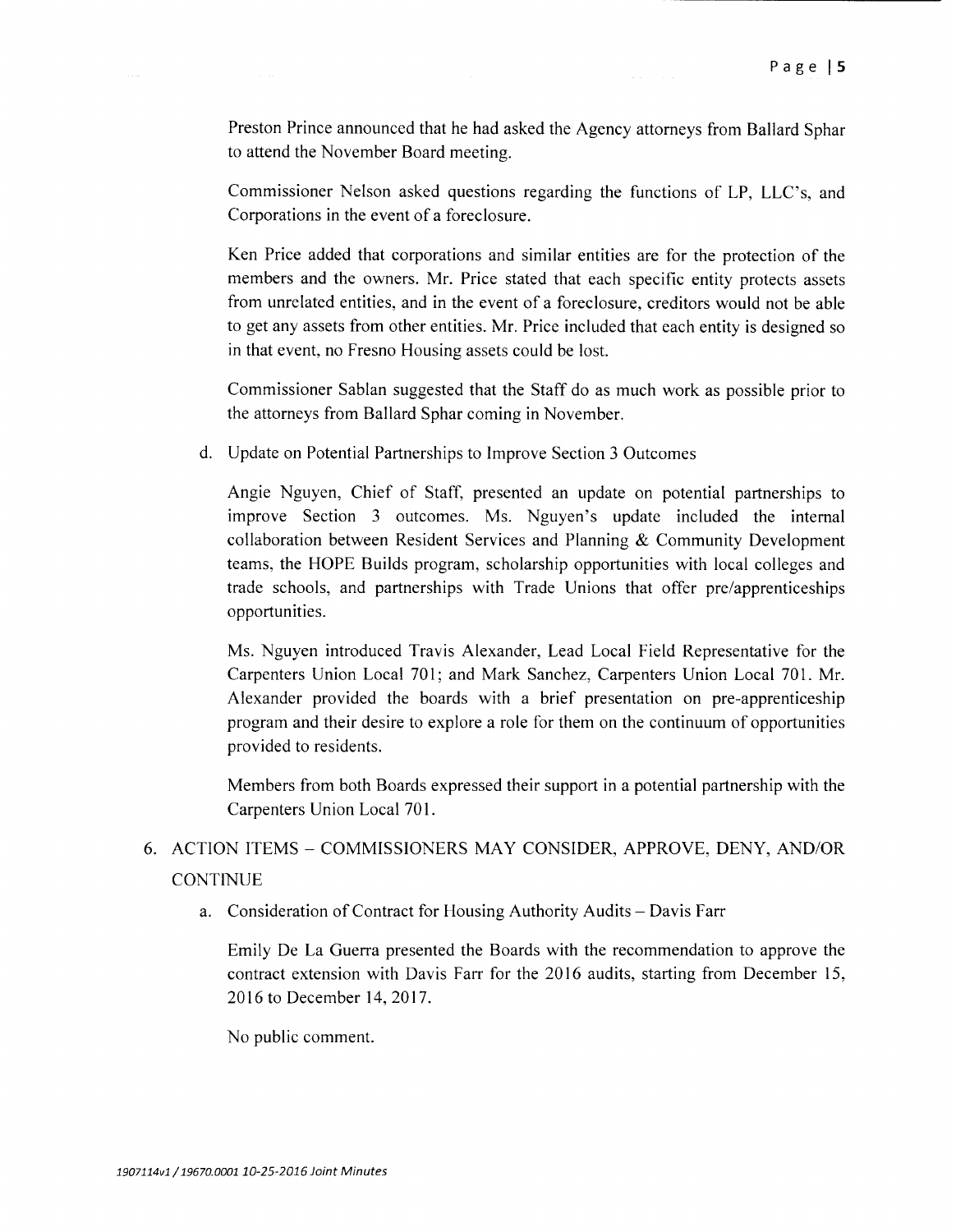*Commissioner Bedrosian motioned for the City Board's approval of the contract extension with Davis Farr. This action was seconded by Commissioner Johnson, and by unanimous vote of the Board of Commissioners for the City, the contract extension with Davis Farr was approved.* 

*Commissioner Petty motioned for the County Board's approval of the contract extension with Davis Farr. This action was seconded by Commissioner Nelson, and by unanimous vote of the Board of Commissioners for the County, the contract extension with Davis Farr was approved.* 

b. Consideration of Contract for Associated Entity Audits - Novogradac

Emily De La Guerra presented the Boards with the recommendation to approve the contract with Novogradac for the 2016 audits of the instrumentalities. The contract period is starting from December 15,2016 to December 14,2017.

No public comment.

*Commissioner Bedrosian motioned for the City Board's approval of the contract with Novogradac for the 2016 audits. This action was seconded by Commissioner Scharton, and by unanimous vote of the Board of Commissioners for the City, the contract with Novogradac was approved.* 

*Commissioner Petty motioned for the County Board's approval of the contract with Novogradac for the 2016 audits. This action was seconded by Commissioner Fuentes, and by unanimous vote of the Board of Commissioners for the County, the contract with Novogradac was approved.* 

c. Consideration of Extension of Memorandum of Understanding – SEIU

Scott Fetterhoff, Director of Human Resources & Organizational Development, presented the recommendation for the Boards to authorize the CEO/Executive Director, or his designee, to negotiate and execute the collective bargaining contract extension between Fresno Housing Authority and SEIU, Local 521.

No public comment.

*Commissioner Bedrosian motioned for the City Board's approval of the collective bargaining contract extension between Fresno Housing Authority and SEIU, Local 521. This action was seconded by Commissioner Johnson, and by unanimous vote of the Board of Commissioners for the City, the collective bargaining contract extension was approved.* 

*Commissioner Anthony motioned for the County Board's approval of the collective bargaining contract extension between Fresno Housing Authority and SEIU, Local*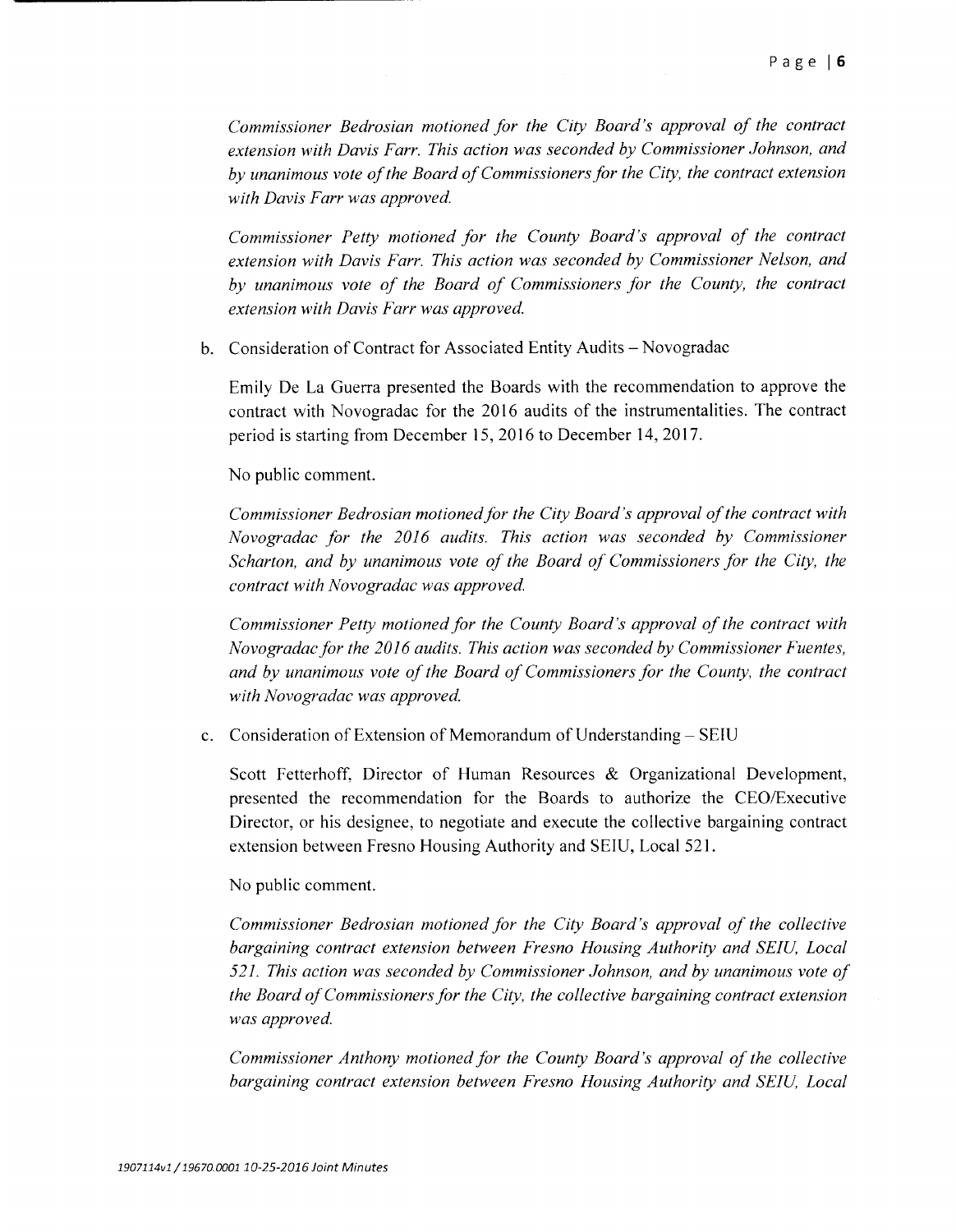*521. This action was seconded by Commissioner Miller, and by unanimous vote of the Board of Commissioners for the County, the collective bargaining contract extension was approved.* 

d. Consideration of Magill Terrace Adjacent Land Acquisition

Michael Duarte presented the Boards with the recommendation to authorize the land purchase and acceptance of Deeds for the two parcels in Fowler, CA.

No public comment.

*Commissioner Petty motioned for the County Board's approval of the Magill Terrace Adjacent Land Acquisition. There was one abstention from Commissioner Anthony. This action was seconded by Commissioner Fuentes and by majority vote of the Board of Commissioners for the County, the consideration for the Magill Terrace Adjacent Land Acquisition was approved.* 

*Commissioner Scharton motioned for the City Board's approval of the Magill Terrace Adjacent Land Acquisition. This action was seconded by Commissioner Bedrosian, and by unanimous vote of the Board of Commissioners for the City, the consideration for the Magill Terrace Adjacent Land Acquisition was approved.* 

e. CLOSED SESSION: Conference with Legal Counsel - Anticipated Litigation (pursuant to Government Code section 54956.9(d)(2).

Public comment from Clifford Tutelian, President of Tutelian & Company. Mr. Tutelian presented a letter that was sent to the Board's of the Fresno Housing Authority. Mr. Tutelian referred the Boards to the July 26, 2016 Board meeting minutes item  $8(a)$ . Mr. Tutelian requested for the Boards to do further review and development on this item to ensure it is in line with agency goals, and CEQA Regulations.

The Boards went into closed session at approximately 7:44 p.m.

The Boards went into open session at approximately 8:20 p.m. Chair Sablan noted that there was no action to report out of closed session.

f. Consideration of granting authority to CEO to bid or submit proposal on land adjacent to the Central Office Development Area - "Lot 2" (1911 Merced St, Fresno, CA APNs: 466-206-50T and 51T.) CA APNs: 466-206-50T and 51T.)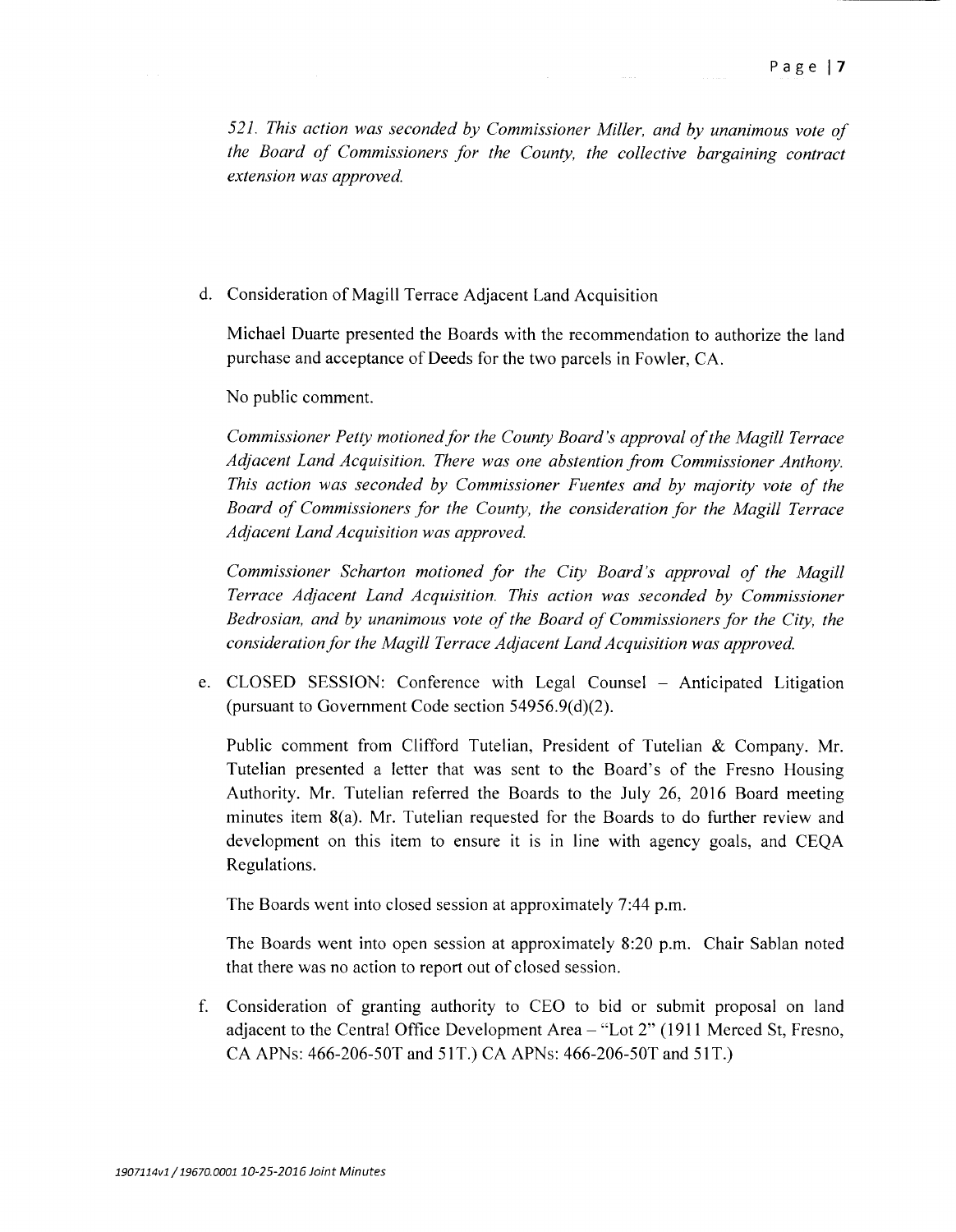*This item was originally posted on the agenda as 6(e) and has been changed to take place after the Closed Session as item 6(f).* 

Michael Duarte presented the Boards with the recommendation to grant authority to CEO to bid or submit a proposal on land adjacent to the Central Office Development Area, also known as "Lot 2."

Preston Prince emphasized during the presentation that the current development image is not a rendering. Mr. Prince explained that the presented images are used as analysis done by outside entities.

Ken Price recommended that the Boards instead authorize the Chairs to sign a letter expressing interest in the property. Mr. Price also recommended discussing the terms of expressed interest in closed session, which does not preclude the Board from taking back the item to authorize the Chair to make a bid in the future.

The following action was taken subsequent to the Closed Session on Real Property Negotiations.

*Commissioner Nelson motioned for the County Board's approval to generate a letter expressing interest in "Lot* 2. " *This action was seconded by Commissioner Petty, and by unanimous vote of the Board of Commissioners for the County, the approval to generate a letter expressing interest in "Lot* 2" *was approved.* 

*Commissioner Bedrosian motioned for the City Board's approval to generate a letter expressing interest in "Lot* 2. " *This action was seconded by Commissioner Johnson, and by unanimous vote of the Board of Commissioners for the City, the approval to generate a letter expressing interest in "Lot* 2" *was approved.* 

## 7. COUNTY: NOMINATIONS FOR BOARD CHAIR AND VICE CHAIR FOR 2017-2018

Commissioner Petty announced that he would like to nominate himself for the County Board Chair.

Commissioner Anthony expressed support for Commissioner Petty and nominated herself for the County Board's Vice Chair.

Commissioner Sablan nominated herself for County Vice Chair.

## 8. COMMISSIONER'S REPORT

Commissioner Sablan announced that the Executive Committee Meeting will be on November 9, 2016 and the next Board Meeting on November 15, 2016. Commissioner